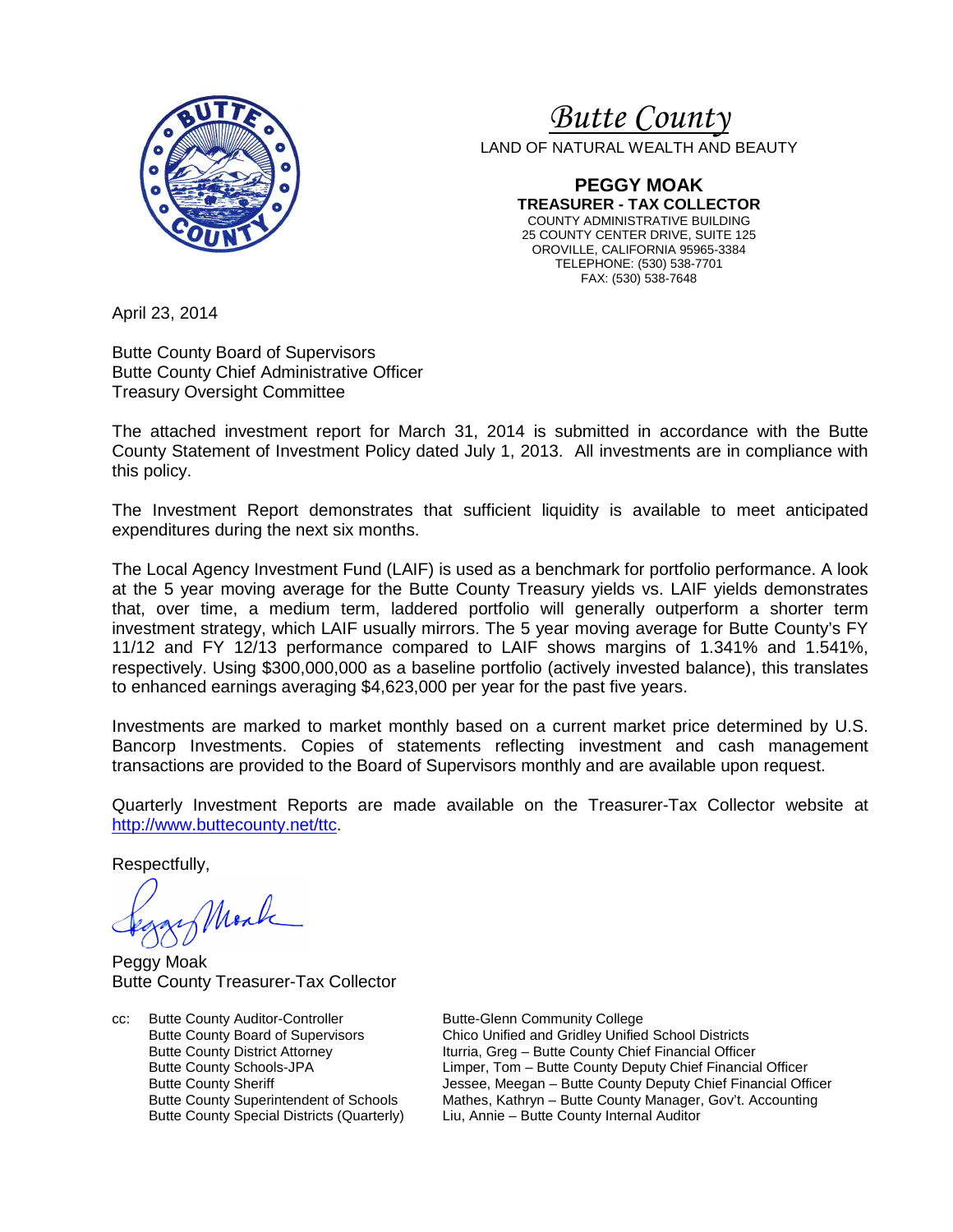

#### **BUTTE COUNTY TREASURER'S INVESTMENT REPORT**

**March 31, 2014**

|                                                                                                                    | YIELD TO        | <b>WEIGHTED AVERAGE</b>         |                    |                   |                     |  |
|--------------------------------------------------------------------------------------------------------------------|-----------------|---------------------------------|--------------------|-------------------|---------------------|--|
| <b>ACTIVELY MANAGED PORTFOLIO:</b>                                                                                 | <b>MATURITY</b> | <b>MATURITY (DAYS)*</b>         | <b>PAR VALUE</b>   | <b>FAIR VALUE</b> | <b>COST CARRIED</b> |  |
| <b>LOCAL AGENCY INVESTMENT FUND (LAIF)</b>                                                                         | 0.236%          | 1                               | 95,865,742.45      | 95,865,742.45     | 95,865,742.45       |  |
| <b>CALTRUST SHORT TERM</b>                                                                                         | 0.387%          | 1                               | 4,500.12           | 4,500.12          | 4,493.95            |  |
| <b>BANK MONEY MARKET (COLLATERALIZED)</b>                                                                          | 0.250%          | 1                               | 2,847,449.17       | 2,847,449.17      | 2,847,449.17        |  |
| <b>COMMERCIAL PAPER**</b>                                                                                          | $\blacksquare$  | ä,                              | 0.00               | 0.00              | 0.00                |  |
| <b>MUNICIPAL BONDS</b>                                                                                             | 0.657%          | 792                             | 3,000,000.00       | 2,987,890.00      | 3,017,448.50        |  |
| <b>CORPORATE NOTES**</b>                                                                                           | 0.829%          | 485                             | 14,750,000.00      | 15,180,381.75     | 15, 171, 727.32     |  |
| <b>NEGOTIABLE CDS**</b>                                                                                            | 1.477%          | 661                             | 3,000,000.00       | 3,009,187.49      | 3,000,070.21        |  |
| CERTIFICATES OF DEPOSIT (COLLATERALIZED)                                                                           | 0.810%          | 353                             | 10,500,000.00      | 10,500,000.00     | 10,500,000.00       |  |
| <b>FEDERAL AGENCY NOTES**</b>                                                                                      | 1.158%          | 1,299                           | 253,795,000.00     | 252,538,357.52    | 254,331,624.59      |  |
| <b>TOTAL ACTIVELY MANAGED PORTFOLIO:</b>                                                                           | 0.897%          | 899                             | 383,762,691.74     | 382,933,508.50    | 384,738,556.19      |  |
| <b>INVESTMENT OF NOTE/BOND PROCEEDS AND OPERATING CASH</b><br><b>SCHOOL BOND PROCEEDS</b> (see page 2 for details) |                 |                                 | 15,947,247.06      | 15,947,247.06     | 15,947,247.06       |  |
|                                                                                                                    |                 |                                 |                    |                   |                     |  |
| <b>OPERATING ACCOUNTS</b>                                                                                          |                 |                                 |                    |                   |                     |  |
| <b>U.S. BANK CHECKING ACCOUNT DEPOSITS</b>                                                                         |                 |                                 | 11,998,933.83      | 11,998,933.83     | 11,998,933.83       |  |
| <b>OPERATING CASH</b><br><b>OTHER</b>                                                                              |                 |                                 | 5,138.89<br>60.00  | 5,138.89<br>60.00 | 5,138.89<br>60.00   |  |
|                                                                                                                    |                 |                                 |                    |                   |                     |  |
| <b>TOTAL TREASURER'S FUND LEDGER BALANCE:</b>                                                                      |                 |                                 | 411,714,071.52     | 410,884,888.28    | 412,689,935.97      |  |
| <b>INVESTMENTS UNDER MANAGEMENT OF TRUSTEES</b> (see page 3 for details)                                           |                 | 3,479,429.51                    | 3,468,113.51       | 3,479,429.51      |                     |  |
|                                                                                                                    |                 |                                 | <b>PAR VALUE</b>   | <b>FAIR VALUE</b> | <b>COST CARRIED</b> |  |
| <b>TOTAL CASH AND INVESTMENTS:</b>                                                                                 |                 |                                 | 415,193,501.03     | 414,353,001.79    | 416, 169, 365. 48   |  |
|                                                                                                                    |                 | SIX MONTH LIQUIDITY PROJECTIONS |                    |                   |                     |  |
| <b>Estimated Cash Receipts for Next Six Months</b>                                                                 |                 |                                 |                    | 421,899,534       |                     |  |
| <b>Estimated Disbursements for Next Six Months</b>                                                                 |                 |                                 |                    | -455,937,826      |                     |  |
| Estimated Net Cash Flow for Next Six Months***                                                                     |                 |                                 | $-34,038,292$ (A1) |                   |                     |  |
| Cash Reserve for Possible Deferred Revenues                                                                        |                 | $-30,000,000$ (A2)              |                    |                   |                     |  |

| Total Par Value of actively managed investments maturing in less than 12 months: | 115.967.692            |
|----------------------------------------------------------------------------------|------------------------|
| Estimated Cash Available for Long Term Investment                                | $-30,000,000$          |
| Remaining Available Liquidity                                                    | 10.179.394             |
| Total Liquidity for Next Six Months                                              | 40,179,394 (A1+A2+B+C) |
| <b>Securities Maturing</b>                                                       | 5,500,000 (B)          |
| Local Agency Investment Fund / Cal Trust / MMF                                   | 98,717,686 (C)         |

**Total Par Value of actively managed investments maturing in more than 12 months: 267,795,000**

\* Actual Weighted Average Maturity will be shorter, and actual dollar amount of investments maturing in less than 12 months will be higher than stated, due to call features on investments.<br>\*\* See page 5 for detailed list o

\*\*\* Includes TRAN (Tax and Revenue Anticipation Notes) receipts and disbursements, if applicable.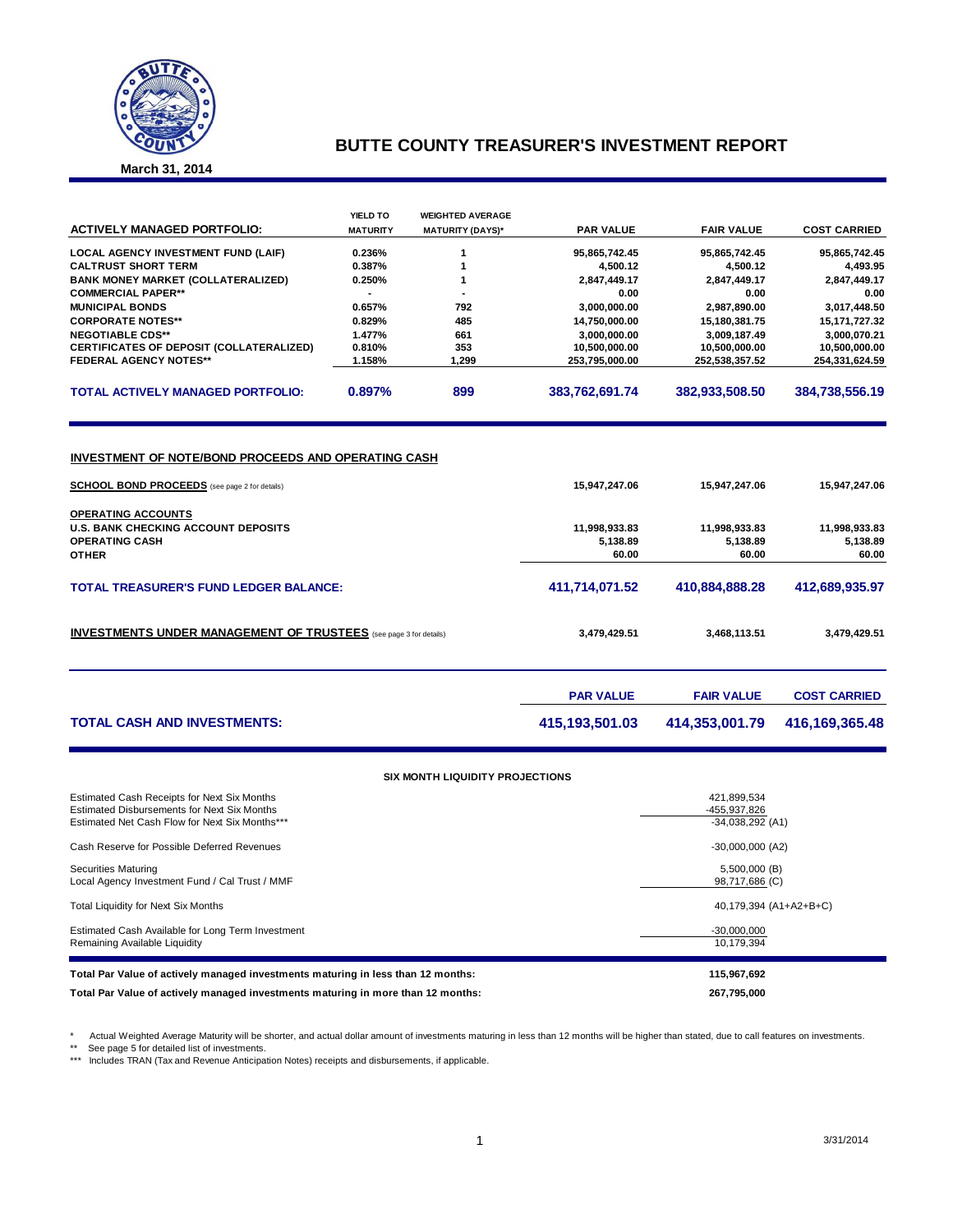#### **BUTTE COUNTY TREASURER'S INVESTMENT REPORT**

## **INVESTMENT OF SCHOOL BOND PROCEEDS**

**March 31, 2014**

| <b>BOND/NOTE DESCRIPTION</b>                       | <b>INVESTMENT</b><br><b>TYPE</b> | <b>MATURITY</b><br><b>DATE</b> | <b>DESCRIPTION</b> | <b>ANNUAL</b><br>YIELD* | <b>PAR</b><br><b>VALUE</b> | <b>FAIR</b><br><b>VALUE</b> | <b>COST</b><br><b>CARRIED</b> |
|----------------------------------------------------|----------------------------------|--------------------------------|--------------------|-------------------------|----------------------------|-----------------------------|-------------------------------|
| <b>BONDS - LOCAL AGENCY INVESTMENT FUND (LAIF)</b> |                                  |                                |                    |                         |                            |                             |                               |
| <b>Chico Unified School District Series B</b>      | LAIF                             |                                |                    | 0.236%                  | 1,055.25                   | 1,055.25                    | 1,055.25                      |
| <b>Chico Unified Measure E Series A</b>            | LAIF                             |                                |                    | 0.236%                  | 14,126,910.66              | 14,126,910.66               | 14,126,910.66                 |
| Gridley Unified School District GO 2012            | LAIF                             |                                |                    | 0.236%                  | 1,819,281.15               | 1,819,281.15                | 1,819,281.15                  |
| <b>SUBTOTAL</b>                                    |                                  |                                |                    |                         | 15,947,247.06              | 15,947,247.06               | 15,947,247.06                 |
|                                                    |                                  |                                |                    |                         | <b>PAR</b><br><b>VALUE</b> | <b>FAIR</b><br><b>VALUE</b> | <b>COST</b><br><b>CARRIED</b> |
| <b>GRAND TOTAL</b>                                 |                                  |                                |                    |                         | 15,947,247.06              | 15,947,247.06               | 15,947,247.06                 |

\* Yields quoted above are a snapshot per investment type. Actual yields earned on school bonds are calculated by the Treasurer's office and are a composite of investment earnings less Treasury costs.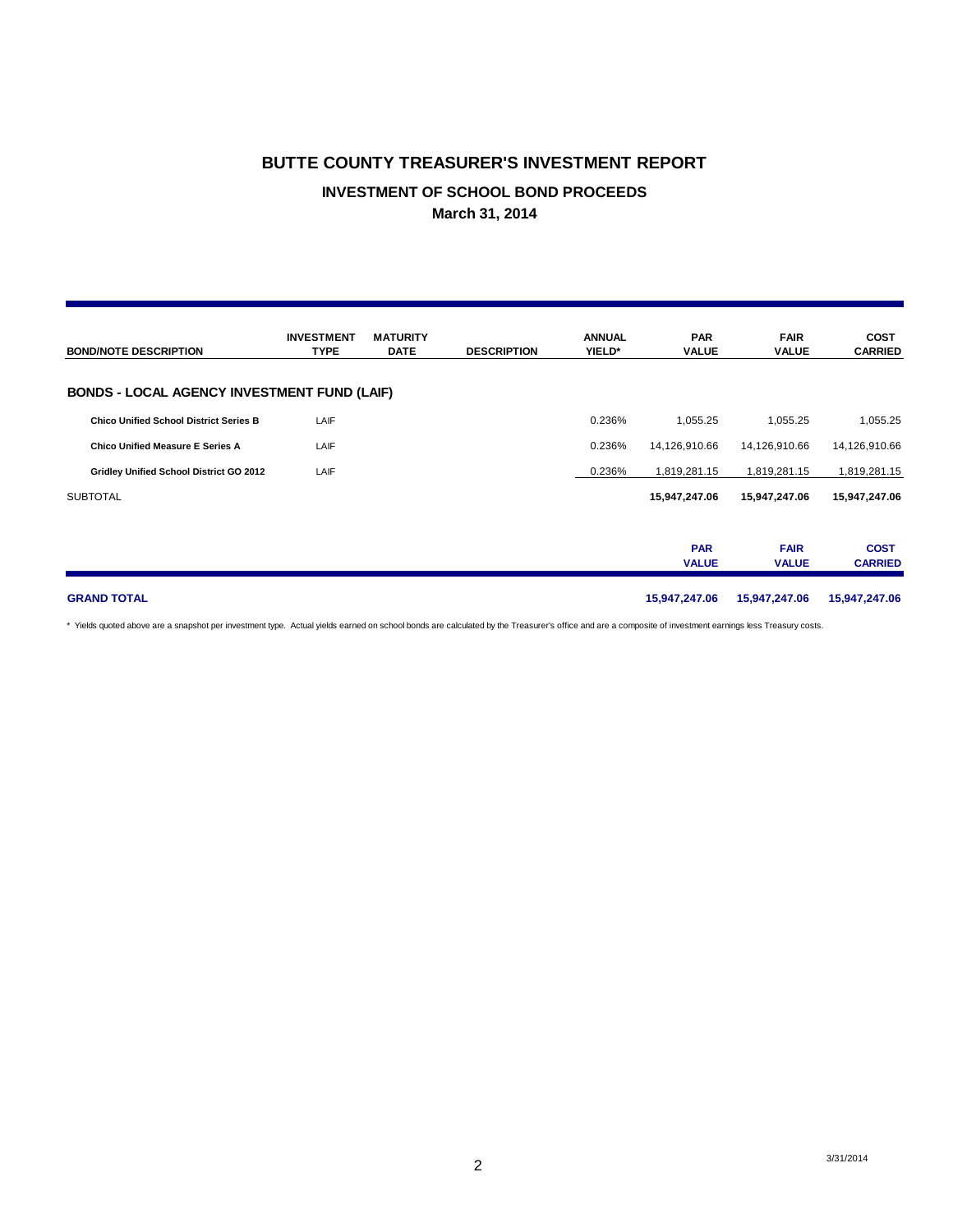## **BUTTE COUNTY TREASURER'S INVESTMENT REPORT INVESTMENTS UNDER MANAGEMENT OF TRUSTEES March 31, 2014**

|                                                 | <b>INVESTMENT</b>      | <b>MATURITY</b> |                                                                      | <b>ANNUAL</b> | <b>PAR</b>   | <b>FAIR</b>  | <b>COST</b>    |
|-------------------------------------------------|------------------------|-----------------|----------------------------------------------------------------------|---------------|--------------|--------------|----------------|
| <b>LOAN PROGRAM</b>                             | <b>TYPE</b>            | <b>DATE</b>     | <b>DESCRIPTION</b>                                                   | <b>YIELD</b>  | <b>VALUE</b> | <b>VALUE</b> | <b>CARRIED</b> |
| <b>2003 REFUNDING COP</b>                       |                        |                 |                                                                      |               |              |              |                |
| <b>U.S. BANK, TRUSTEE</b>                       |                        |                 |                                                                      |               |              |              |                |
| Expense Fund #XXXX6106                          | Money Market           |                 | First American Prime Obligations<br>Fund CI D CUSIP 31846V708        | 0.014%        | 6,993.12     | 6,993.12     | 6,993.12       |
| Reserve Fund #XXXX6101                          | Money Market           |                 | First American Prime Obligations<br>Fund CI D CUSIP 31846V708        | 0.014%        | 429,121.15   | 429,121.15   | 429,121.15     |
| Lease Payment #XXXX6100                         | Money Market           |                 | <b>First American Prime Obligations</b><br>Fund CI D CUSIP 31846V708 | 0.014%        | 7,014.48     | 7,014.48     | 7,014.48       |
| <b>SUBTOTAL</b>                                 |                        |                 |                                                                      |               | 443.128.75   | 443,128.75   | 443.128.75     |
| <b>2004 PENSION OBLIGATION BONDS</b>            |                        |                 |                                                                      |               |              |              |                |
| <b>WELLS FARGO BANK, TRUSTEE</b>                |                        |                 |                                                                      |               |              |              |                |
| Series A Bond Fund #XXXX1106                    | Money Market           |                 | HERITAGE MM #3106                                                    | 0.010%        | 900,577.85   | 900,577.85   | 900,577.85     |
| Int. Rate Stabilization Fund #XXXX1109          | Money Market           |                 | HERITAGE MM #3106                                                    | 0.010%        | 1,004.83     | 1,004.83     | 1,004.83       |
|                                                 | Pooled Agency Funds    |                 | Local Agency Investment Fund                                         | 0.236%        | 1,626.68     | 1,626.68     | 1,626.68       |
| Series B Interest Fund #XXXX1301                | Money Market           |                 | HERITAGE MM #3106                                                    | 0.010%        | 828,332.91   | 828,332.91   | 828,332.91     |
| <b>SUBTOTAL</b>                                 |                        |                 |                                                                      |               | 1,731,542.27 | 1,731,542.27 | 1,731,542.27   |
| <b>2004 WORKERS' COMPENSATION</b>               |                        |                 |                                                                      |               |              |              |                |
| <b>York Risk Services Group</b>                 |                        |                 |                                                                      |               |              |              |                |
| - Claim Administrators                          |                        |                 |                                                                      |               |              |              |                |
| Umpqua Bank #XXXXX2601                          | <b>Commercial Bank</b> |                 | <b>Business Checking</b>                                             | NA            | 90,525.85    | 90,525.85    | 90,525.85      |
| <b>SUBTOTAL</b>                                 |                        |                 |                                                                      |               | 90,525.85    | 90,525.85    | 90,525.85      |
| 2006 COP - NEAL ROAD RECYCLING & WASTE FACILITY |                        |                 |                                                                      |               |              |              |                |
| <b>WELLS FARGO BANK, TRUSTEE</b>                |                        |                 |                                                                      |               |              |              |                |
| Certificate Reserve Fund #XXXX0800              | Money Market           |                 | Gov MMF Service Fund #743                                            | 0.010%        | 8,500.23     | 8,500.23     | 8,500.23       |
|                                                 | US Treas/Agency        | 8/07/2017       | FHLMC #3134G3ZR4                                                     | 1.000%        | 1,200,000.00 | 1,188,684.00 | 1,200,000.00   |
| Base Rental Payment Fund #XXXX0801              | Money Market           |                 | Gov MMF Service Fund #743                                            | 0.010%        | 1.09         | 1.09         | 1.09           |
| Expense Fund #XXXX0802                          | Money Market           |                 | Gov MMF Service Fund #743                                            | 0.010%        | 5,731.32     | 5,731.32     | 5,731.32       |
| <b>SUBTOTAL</b>                                 |                        |                 |                                                                      |               | 1,214,232.64 | 1,202,916.64 | 1,214,232.64   |
|                                                 |                        |                 |                                                                      |               | <b>PAR</b>   | <b>FAIR</b>  | <b>COST</b>    |
|                                                 |                        |                 |                                                                      |               | <b>VALUE</b> | <b>VALUE</b> | <b>CARRIED</b> |
| <b>GRAND TOTAL</b>                              |                        |                 |                                                                      |               | 3,479,429.51 | 3,468,113.51 | 3,479,429.51   |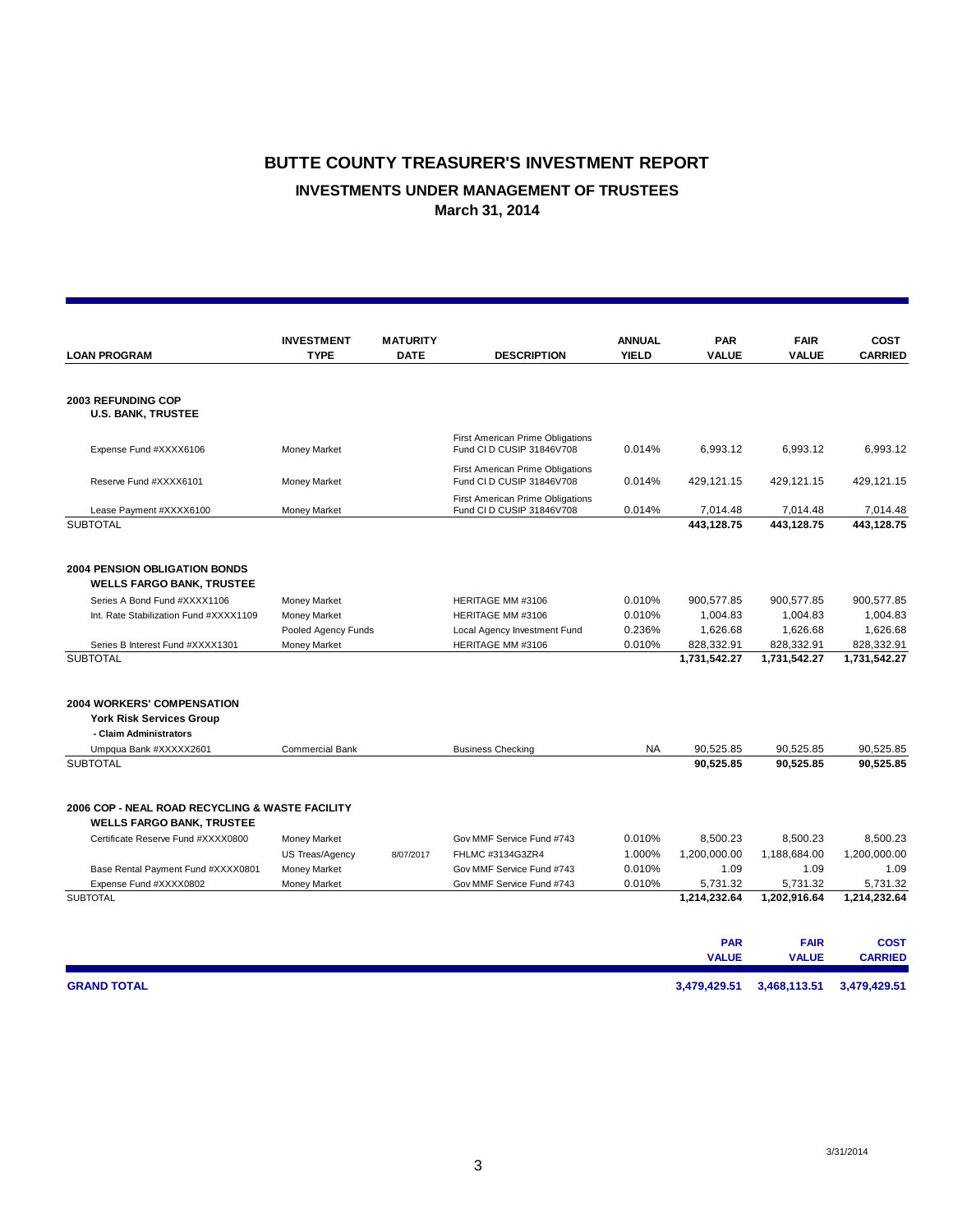#### **BUTTE COUNTY TREASURER'S INVESTMENT REPORT**

**ACTIVELY MANAGED PORTFOLIO "AT-A-GLANCE"**

#### **March 31, 2014**



\$200,000,000 \$225,000,000 \$250,000,000 \$275,000,000 \$300,000,000 \$325,000,000 \$350,000,000 \$375,000,000 \$400,000,000 \$425,000,000 \$450,000,000 JAN FEB MAR APR MAY JUN JUL AUG SEP OCT NOV DEC **Butte County Pooled Treasury Portfolio Balance\*\* Net of Tax and Revenue Anticipation Notes (TRAN) and Bond Proceeds**  $2014$  $-2013$  $2012$  $\leftarrow$  2011  $+$  $2010$  $-2009$ 2008 2007 2006 2005  $-2004$ 2003

**\*\* This chart does not include deposits from TRAN, Bond Proceeds, or Investments under Management of Trustees.**

 **It is intended to demonstrate cash flow trends and establish a baseline for the portfolio, enabling medium term investments.**